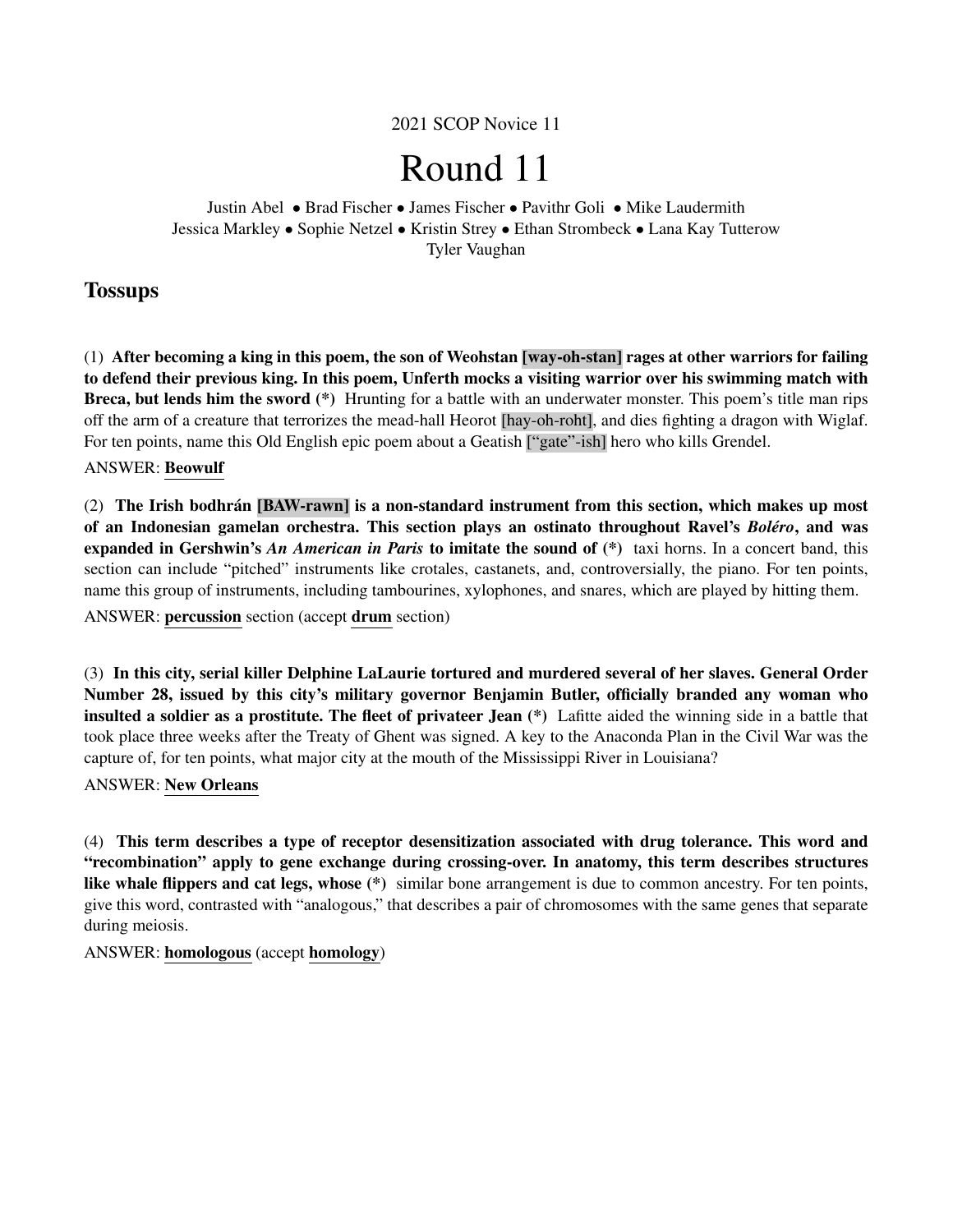(5) A fortress overlooking this body of water was the site of a massacre of Sicarii rebels. This body of water is near Masada and Mount Sodom, where a halite pillar nicknamed "Lot's wife" stands. The Qumran caves that border this lake were the storage place for a set of namesake (\*) scrolls. Jordan and Israel border this lake, whose waters is ten times saltier than the ocean's. For ten points, name this large, salty, inland lake where no aquatic life can survive.

ANSWER: Dead Sea (accept Yam ha-Melah; accept Al-Bahr al-Mayyit; accept Buhayrat Lut or Bahret Lut or Birket Lut)

(6) In a play by this author, the playwright Konstantin shoots himself after Nina rejects him in favor of Trigorin. In another play by this author of *The Seagull*, Anya and Varya are the daughters of Madame (\*) Ranevskaya, who is convinced by the merchant Lopakhin to chop down the title location. Any prominent object on a stage must have a later use in a rule named for this author's "gun." For ten points, name this Russian playwright of *The Cherry Orchard*.

ANSWER: Anton Chekhov (accept Anton Pavlovich Chekhov)

(7) The current holder of this religious title includes contributions by fifteen Bhagats, and was compiled by a leader with this title, Arjan Dev. The first holder of this title declared, "there is no Hindu; there is no **Muslim" in the course of founding a religion that follows the**  $(*)$  Five K's. This title has been held by Nanak, and is currently held by a book that will keep this title eternally, the *Adi Granth*. Sikh leaders have, for ten points, what title, the Sanskrit word for "teacher?"

ANSWER: Sikh gurus (accept Guru Nanak Dev; accept Guru Granth Sahib)

(8) The anti-hero of this novel falls in love with a Parisian theater owner named Armand, but burns down Armand's theater on a quest for revenge. This novel's protagonist flees his enraged former lover, who is drugged and stabbed by his adoptive daughter, the (\*) eternally-childlike Claudia. Louis De Point Du Lac describes his life with Lestat de Lioncourt to a news reporter in this novel. For ten points, name this novel about bloodsucking monsters, the first by Anne Rice.

ANSWER: Interview with the Vampire

(9) When joined with the name Lennard-Jones, this scientific term describes the attraction-repulsion interaction between non-bonding particles. It is not "pressure," but this term's "osmotic" form has the formula "negative iCRT" [I-C-R-T]. This term describes a "gravitational" form of (\*) energy calculated by multiplying height, mass, and "little g." For ten points, give this term that describes a form of energy that is stored, contrasted with "kinetic."

ANSWER: potential (accept electric potential; accept gravitational potential energy; accept potential energy)

(10) This city's two kings, representing the Agiads and Eurypontids, were the only members of the Gerousia who were not required to be more than sixty years old. This city's education system, the agoge [ah-goh-gay], was established by (\*) Lycurgus to induct this city's boys into its army. The helots were a class of slaves in this city, whose king Leonidas was defeated by the Persians at the Battle of Thermopylae. For ten points, name this militaristic Greek city-state that frequently fought with Athens.

ANSWER: Sparta (accept Lacedaemon)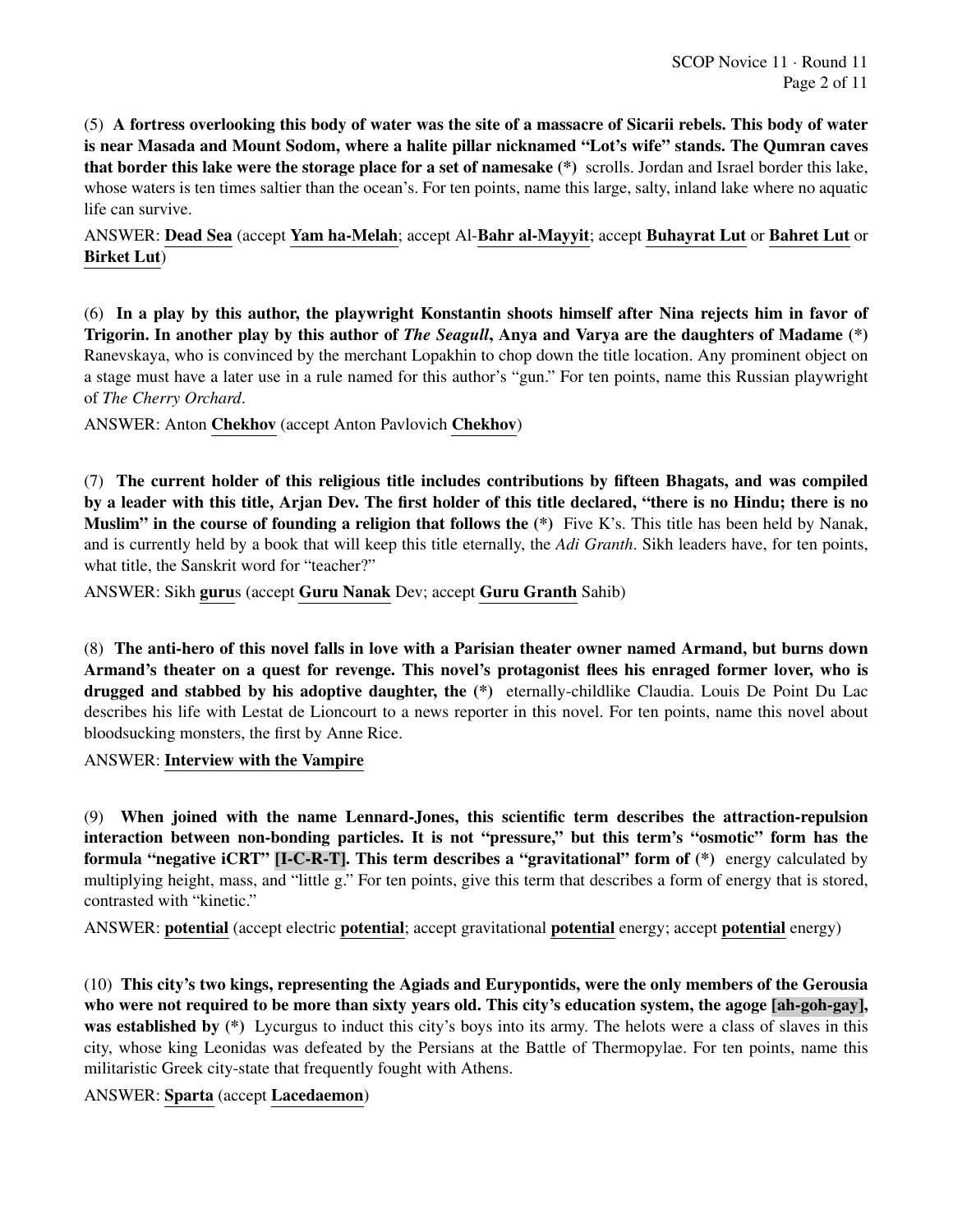(11) In 2014, Vincent Icke argued that a painting of this specific object actually depicts a polished piece of tin because of its high reflectivity. This ornament is the visual focus of a tronie, a painting of a fictionalized person, that is nicknamed the (\*) "Mona Lisa of the North" for its significance to the Dutch Golden Age; in the painting, this piece of clothing hangs just above a white collar and under a yellow-and-blue turban. Johannes Vermeer painted, for ten points, a *Girl with* what teardrop-shaped piece of jewelry?

ANSWER: pearl earring (accept Girl with a Pearl Earring; accept Maisje met de parel; prompt on "pearl" or "earring" alone)

(12) This large ethnic group's mythology includes a monster called the Bunyip and a creator god called the Rainbow Serpent. Most of these peoples are genetically distinct from the nearby Torres Strait Islanders, who were also targeted by a federally-funded (\*) Stolen Generations campaign that forcibly removed children from this ethnic group to be raised in white society. For ten points, name this ethnic group who, before the arrival of Europeans, occupied places that are now called Queensland and New South Wales.

ANSWER: Australian aboriginal peoples (accept descriptions like Australian aborigines or native Australians or indigenous Australians; prompt on "Australians;" prompt on descriptions of "indigenous people" that does not mention "Australia;" do not accept or prompt on answers describing native peoples of other locations)

(13) These processes are called "greedy" if they only make locally optimal choices. "Big O" notation is used to describe the complexity of these processes. Basic examples of these processes include searching and sorting. (\*) Programs can implement these processes, which must consist of unambiguous directions. For ten points, give this term from math and computer programming for a finite, step-by-step list of instructions that can be used to perform a computation.

#### ANSWER: algorithms

(14) In one poem, this author says "tomorrow [...] Nobody'll dare / say to me, / 'Eat in the kitchen.'" Another poem by this author says "I'se still climbin'" since "life for me ain't been no crystal stair." This author of (\*) "I, Too, Sing America" and "Mother to Son" says he knows the Congo and Mississippi in a poem that says, "my soul has grown deep." For ten points, name this Harlem Renaissance poet of "The Negro Speaks of Rivers."

ANSWER: Langston Hughes (accept James Mercer Langston Hughes)

(15) *Description acceptable.* In the de Sitter model, this value is infinite, and in the modified Einstein-de Sitter model, this value is two-thirds of its current estimate. The brightness of globular clusters places a lower limit on this quantity, which is inversely proportional to the (\*) Hubble constant. The discarded "steady-state" model described a universe that was infinite in both size and this quantity. For ten points, identify this quantity, estimated at 13.8 billion years, the measurement of elapsed time since the Big Bang.

ANSWER: age of the universe (both underlined parts required; accept Hubble time or  $H_0$  before "globular" is read; accept descriptions like "how old the universe is; accept descriptions like "the amount of time since the Big Bang;" do not accept or prompt on "age of the Earth" or the age of any other specific astronomical object)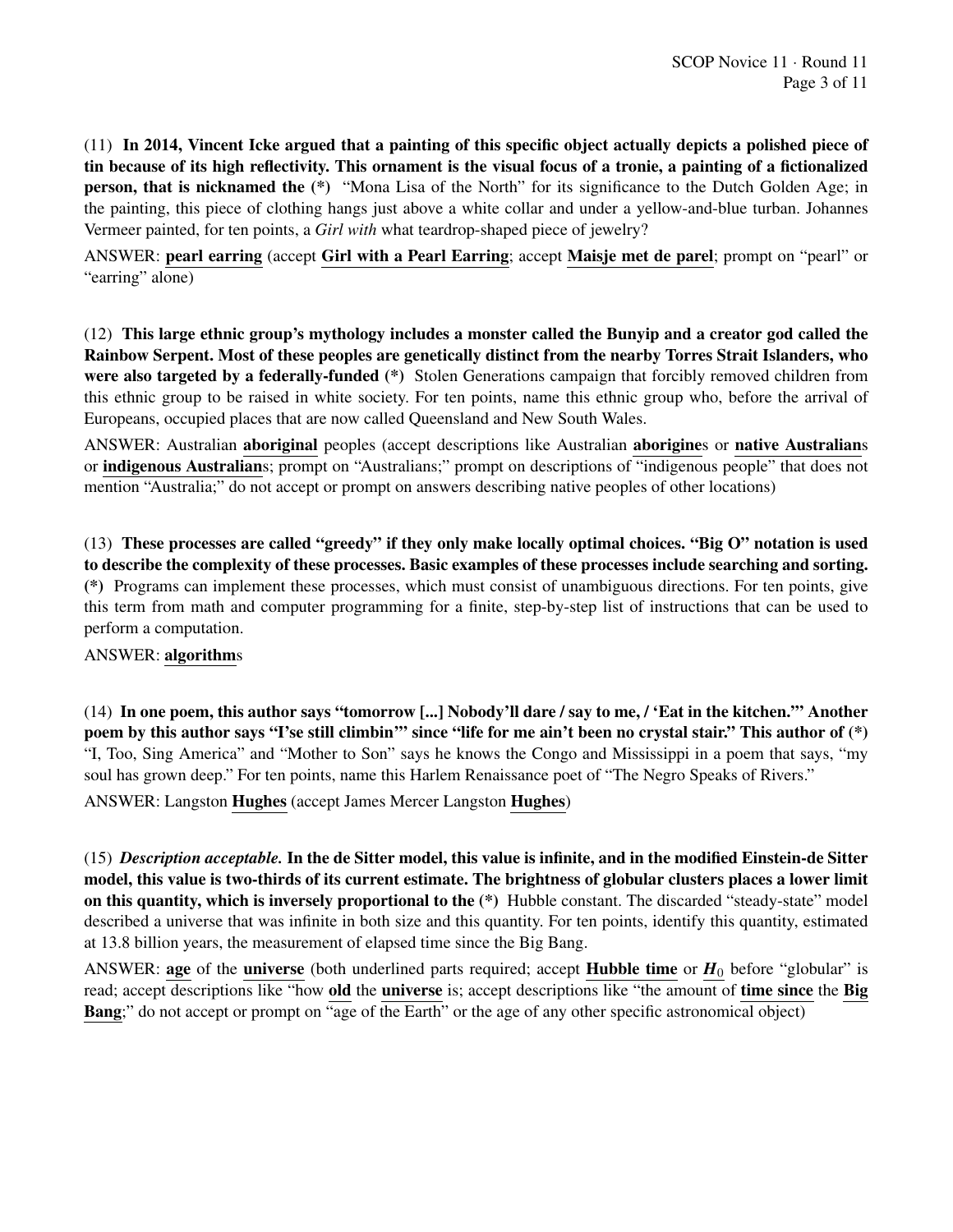(16) This mythical man's only surviving son, Thessalus, became king of Ialcus. When this man tried to marry a princess of Corinth, both his fiancée and his children were killed by his abandoned first wife, the sorceress (\*) Medea. On his most famous quest, this hero led a group that included Atalanta, Heracles, and Orpheus, who helped this man's crew by playing his lyre to drown out the Sirens. For ten points, name this captain of the *Argo* who sought the Golden Fleece.

#### ANSWER: Jason (accept Iason)

(17) A 1922 Common Travel Area agreement regarding this border allows free crossing but not free trade. A failed "backstop" proposal would have indefinitely prevented customs controls along this border. This border has been "soft" since the (\*) Good Friday Agreement, a status that Theresa May and Boris Johnson's governments have sought to preserve while mediating the results of a 2016 referendum. For ten points, name this border on the Emerald Isle, the only land border with the European Union to be affected by Brexit.

ANSWER: the UK-Ireland border (accept descriptions of the border between Ireland and any of the following: the United Kingdom OR Great Britain OR Northern Ireland; accept the border between the UK and the EU OR European Union until "European Union" is read; accept equivalents like "the British/Irish border"; prompt on partial answers that do not describe BOTH sides of the border; prompt on answers that only mention one side of the border, like "Ireland's northern border;" do not accept or prompt on "the English/Irish border" or "the English/EU border," since the border is not with England)

(18) Wilhelm Schlenk discovered one of these conditions for Grignard reactions [gring-yar reactions]. When centrifuging colloids, this term applies if diffusion offsets sedimentation. A meta-stable mixture (\*) lacks this property, whose constant is the reaction quotient at this condition. Decreasing pressure shifts this condition to the side of a reaction with more moles of gas, according to Le Chatelier's principle [luh shah-tell-yay's principle]. For ten points, name this condition at which forward and reverse reaction rates are the same.

#### ANSWER: equilibrium (accept equilibria)

(19) A postmodernist novel written in this language follows the reader's fixation on Ludmilla in secondperson chapters. In another novel written in this language, William of Baskerville travels to this language's native country and investigates the murder of Adelmo. This language was used for the novels (\*) *If on a winter's night a traveler* and *The Name of the Rose*, which were written by Umberto Eco and Italo Calvino. For ten points, name this European language used by authors who lived in Turin and Milan.

ANSWER: Italian (accept italiano; accept Italy; do not accept or prompt on "Latin")

(20) An early form of this policy was enacted by Neal Dow's 1851 Maine Law. A modified form of this policy, the Cullen-Harrison Act, allowed a "3.2" form of a particular good, although a 0.5% limit had been imposed by the earlier (\*) Volstead Act. Carrie A. Nation promoted this policy, which was fully established by the Eighteenth Amendment and repealed by the Twenty-First. For ten points, name this policy, supported by the Anti-Saloon league, that temporarily banned the sale of alcohol in the US.

ANSWER: Prohibition (accept teetotalling or temperance; accept descriptions like banning alcohol before "alcohol" is read)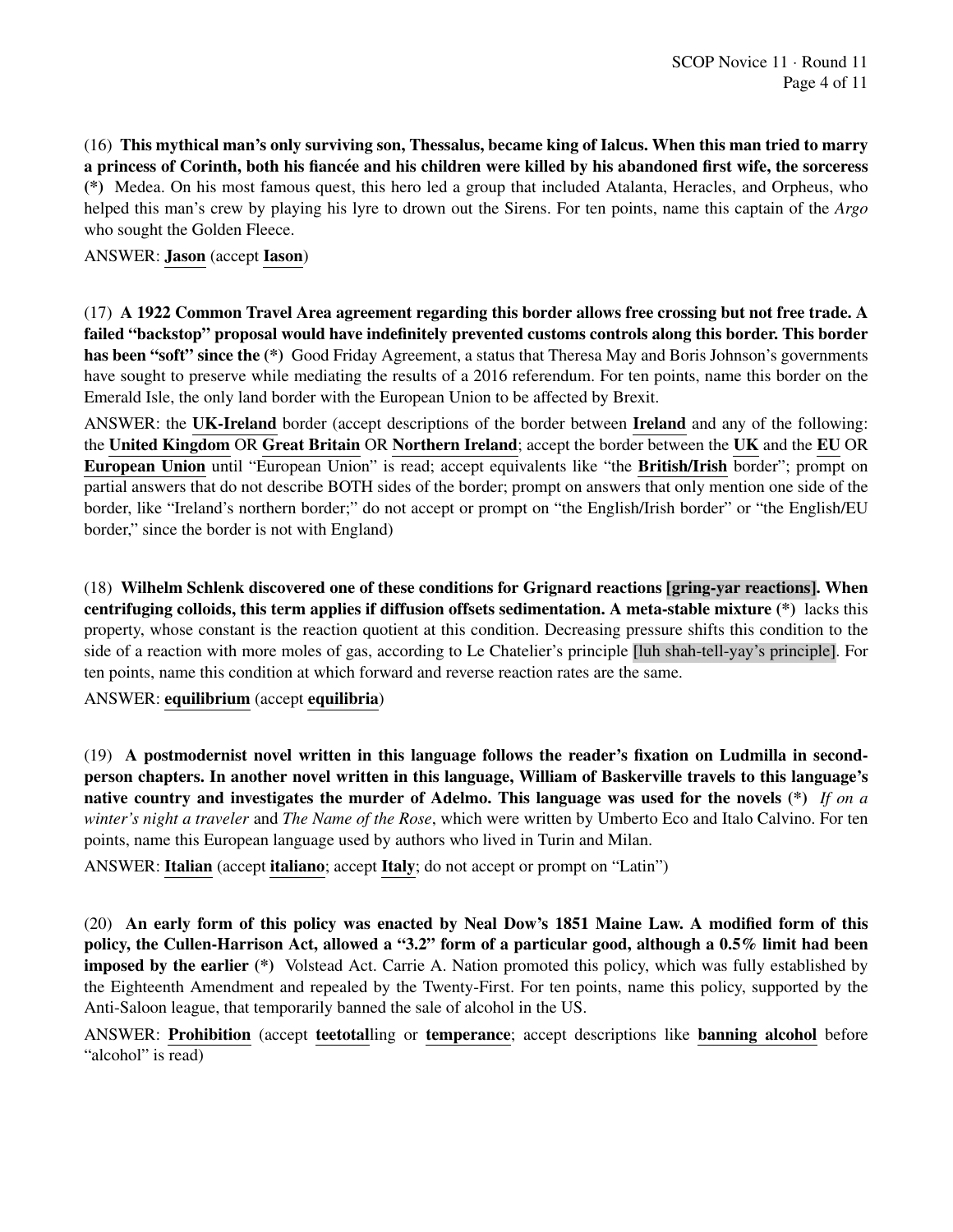# **Bonuses**

(1) This ruler signed the Treaty of Jaffa with Saladin to allow Christians to make pilgrimages to the Holy Land. For ten points each,

Name this English monarch, the son of Eleanor of Aquitaine, who was succeeded as king by his brother, John Lackland.

ANSWER: Richard I (accept Richard the Lionheart; accept Richard Coeur de Lion; prompt on "Richard" alone)

The Treaty of Jaffa changed the boundaries of a European-owned kingdom named for this city, which was the focus of many of the crusades, and which is holy to Islam, Judaism, and Christianity.

ANSWER: Jerusalem (accept Kingdom of Jerusalem or Latin Kingdom of Jerusalem or Second Kingdom of Jerusalem)

Richard I and Saladin agreed to the Treaty of Jaffa after this twelfth-century crusade.

ANSWER: Third Crusade (accept Crusade Three)

(2) The constellations Carina and Crux are only visible year-round from this portion of the Earth. For ten points each,

Identify this hemisphere where significantly less light pollution helps stargazers see Alpha Centauri and the aurora australis.

ANSWER: southern hemisphere

The Southern Hemisphere is the best location from which to view this Dog Star, the brightest star in the night sky.

#### ANSWER: Sirius (accept Alpha Canis Majoris; accept Alpha CMa)

The Southern Hemisphere also provides the best viewing of the Large and Small dwarf galaxies known by this name. These members of the Local Group are named for a sixteenth-century Portuguese explorer.

ANSWER: Magellanic Clouds (accept large and/or small Magellanic Clouds)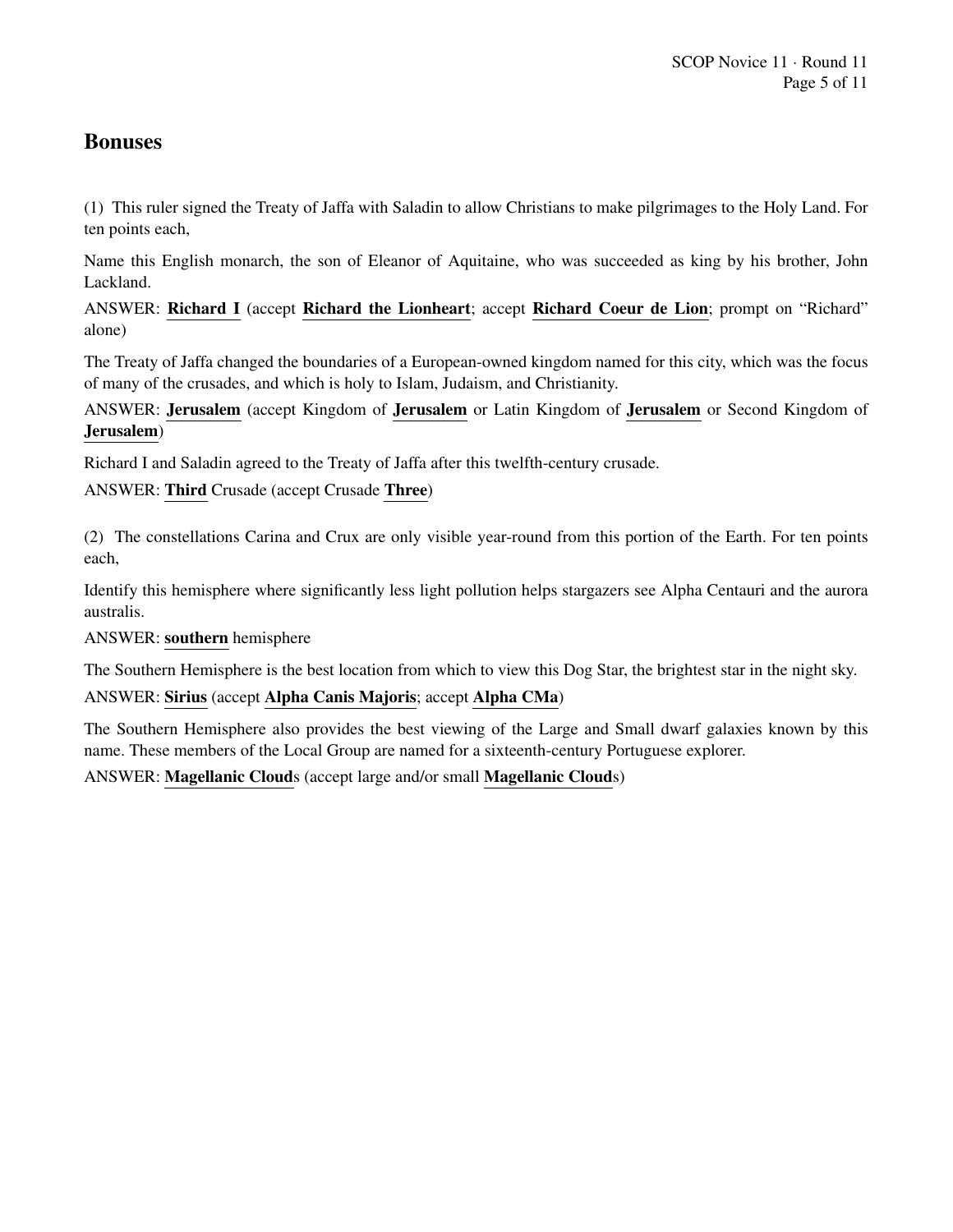(3) This artist used his wife, Gala, as a model for dreamlike images such as *Galatea of the Spheres*, which shows a woman's face appearing on floating orbs. For ten points each,

Name this Spanish painter, who used the Catalonian coastline as a background for *The Persistence of Memory*, in which soft clocks are draped over the landscape.

ANSWER: Salvador Dalí (accept Salvador (Domingo Felipe Jacinto) Dalí i Domènech, first Marquess of Dalí of Púbol)

Salvador Dalí was part of this artistic movement that sought to unleash the creative potential of the unconscious mind through the use of bizarre imagery.

ANSWER: Surrealism (accept word forms like Surrealist art)

Salvador Dalí was good friends with Elsa Schiaparelli [Elsa ska-pah-reh-lee], a Surrealist and rival of Coco Chanel, who worked in this medium.

ANSWER: fashion (accept equivalents like clothes; prompt on less descriptive answers like "fabric" or "textiles")

(4) Answer the following about the Norse god of light, for ten points each.

Loki tricked Frigga's son, Hodr, into killing this god, his brother, and prevented this god from being resurrected by refusing to mourn at his funeral.

#### ANSWER: Baldr

Loki tricked Hodr into killing Baldr with an arrow or spear made from this plant, which was the only living thing that Baldr's mother, Frigga, failed to make promise never to harm Baldr.

#### ANSWER: mistletoe

At Baldr's funeral, his wife, Nanna, threw herself onto this structure, which had been built to destroy Baldr's body. ANSWER: funeral pyre (accept equivalents like fire)

(5) One of these poems addresses a "still unravish'd bride of quietness," and another tells a bird "thou wast not born for death." For ten points each,

Name this poetic genre in which the author directly addresses a subject, as in poems written "on a Grecian Urn" and "to a Nightingale."

ANSWER: odes (accept, but do not otherwise reveal, odes by John Keats; accept Ode on a Grecian Urn; accept Ode to a Nightingale)

"Ode on a Grecian Urn" and "Ode to a Nightingale" are both by this English Romantic poet.

#### ANSWER: John Keats

In "Ode on a Grecian Urn," Keats praises this quality of the urn, saying it is painted with "a flowery tale" and has a "fair attitude." The poem concludes by saying that this concept "is truth, truth [this concept]."

ANSWER: beauty (accept beauty is truth, truth beauty)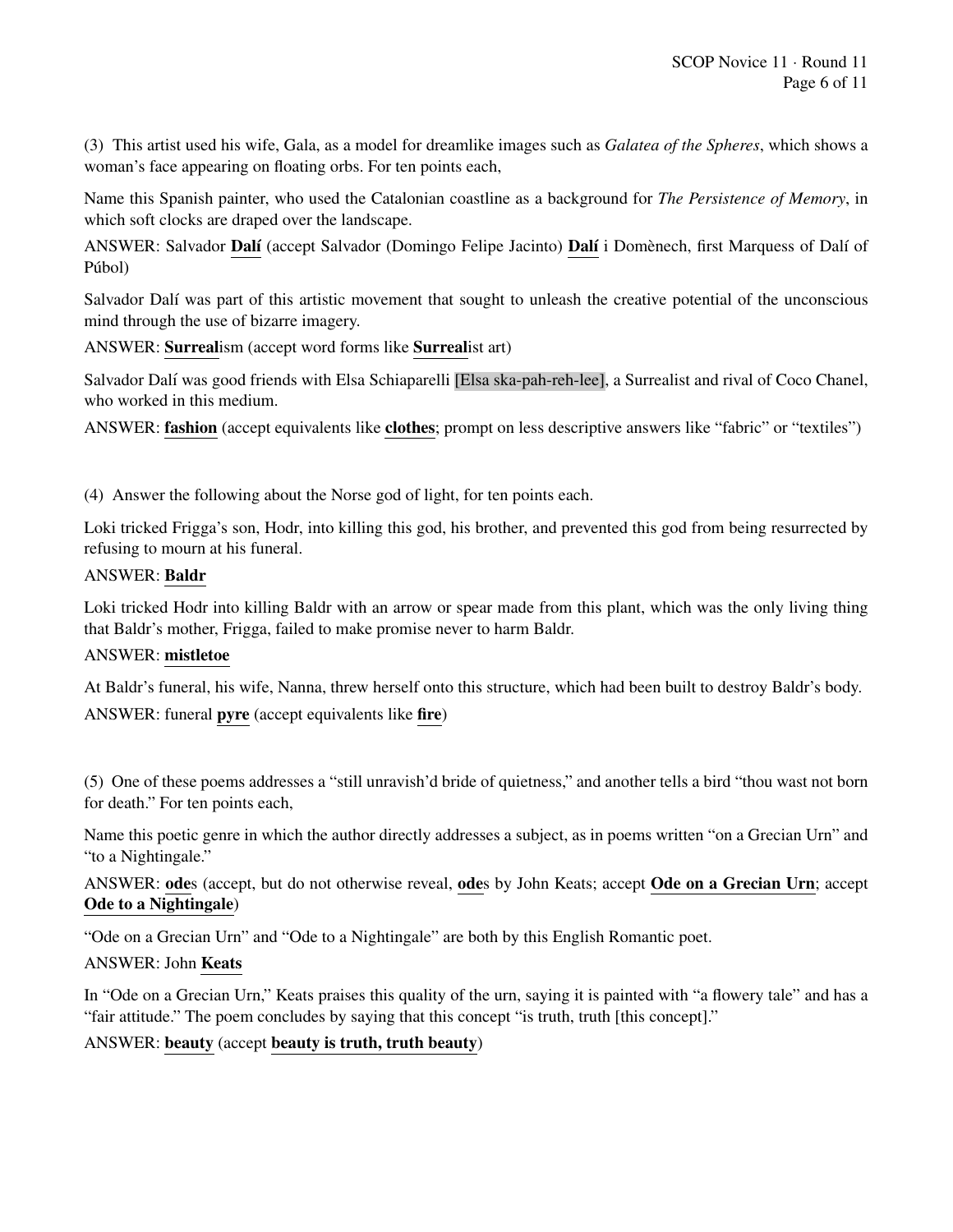(6) Because of the link between lung cancer and this element, many areas require a detector for it in a home's basement. For ten points each,

Name this radioactive element with number eighty-six, located beneath xenon on the Periodic Table.

# ANSWER: radon (accept Rn)

Radon is produced when the nucleus of a radium atom releases one of these particles made of two protons and two neutrons. This particle is equivalent to a helium nucleus.

# ANSWER: alpha particle

Radon sits in the middle of an alpha decay chain that ends at lead [led] and begins with this element used to fuel nuclear reactors and atomic bombs. This element's symbol is U.

#### ANSWER: uranium

(7) Sophie Germain's study of this infamously tricky theorem has inspired mathematicians for nearly two centuries. For ten points each,

Name this theorem whose seventeenth-century French namesake claimed he could prove it, but didn't have enough room in the margin of his textbook to write it down.

#### ANSWER: Fermat's Last Theorem

Germain was the first to prove Fermat's Last Theorem was true in the specific case when this number was the exponent. The Abel-Ruffini theorem notes that polynomials of this degree, known as quintics, cannot be solved generally.

#### ANSWER: five

Germain's work focused on numbers that are now called Germain primes, which are used to generate "safe" prime numbers used in this process. This term describes the practice of protecting and decoding private messages, often through the use of secret codes.

#### ANSWER: cryptography (accept encryption; accept decryption)

(8) This man, who had a lengthy history of staying in boarding houses and not paying the bill, delusionally believed he deserved a consulship for his "work" during the 1880 election. For ten points each,

Name this man who wrote the remarkably bad poem "I am Going to the Lordy" on the day of his 1882 execution for assassinating a US President.

#### ANSWER: Charles Guiteau (accept Charles Julius Guiteau)

Charles Guiteau assassinated this 20th US President by shooting him in a Washington, DC train station. This man suffered from his gunshot injury and the ensuing infections for two and a half months before dying.

#### ANSWER: James Garfield (accept James Abram Garfield)

While trying to help Garfield, Alexander Graham Bell invented an early one of these devices with an induction balance, and tried to use it to find the bullet in Garfield's body.

#### ANSWER: metal detector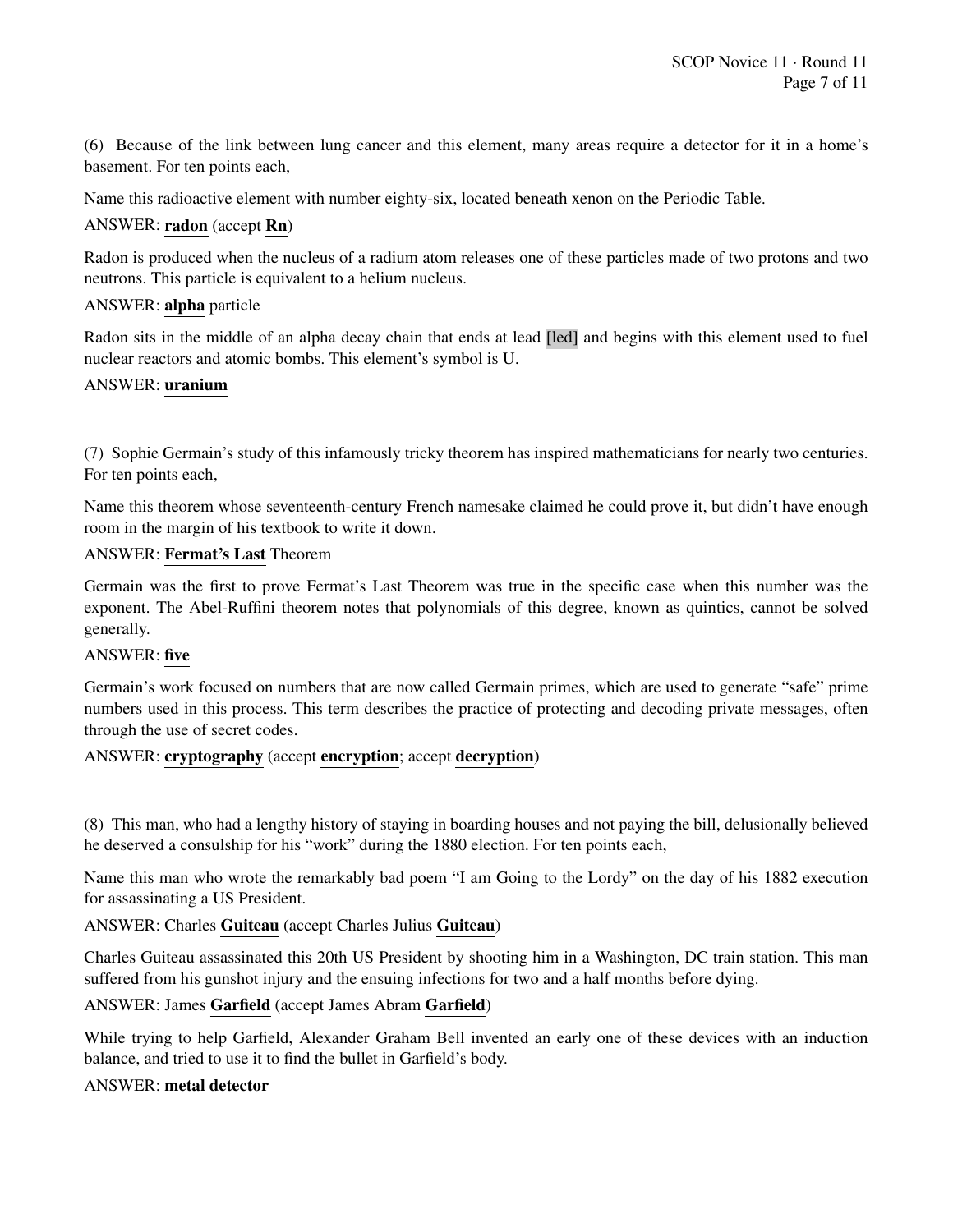(9) This author modeled Enlightenment-era philosophy in a novella named for a Babylonian philosopher. For ten points each,

Name this French author of *Zadig*, who satirized the philosophy of Leibniz with the character of Doctor Pangloss in a novel subtitled "Optimism."

ANSWER: Voltaire (accept François-Marie Arouet)

"Optimism" is the subtitle of this Voltaire novel named for Pangloss's student, who travels with Martin and Cacambo while searching for his lost love, Cunegonde.

ANSWER: Candide; or, Optimism (accept Candide; ou l'optimisme)

*Candide* [kan-DEED] ends when Candide abandons Pangloss's optimism by pragmatically declaring "we must cultivate" one of these places. A Francis Burnett novel about Mary Lennox is named for a "Secret" one of these outdoor spaces.

ANSWER: garden (accept "we must cultivate our garden;" accept The Secret Garden)

(10) In this novel's sequel, *Closing Time*, John Yossarian lives out his sixties in New York City, long after he escapes from the Air Force during World War II. For ten points each,

Name this novel in which Yossarian is told that, according to this novel's title rule, he can only be spared from flying bomber missions if he is insane, but that asking to be ruled insane proves he isn't.

# ANSWER: Catch-22

This American author wrote *ClosingTime* and *Catch-22*.

#### ANSWER: Joseph Heller

*Closing Time* also follows the later life of this entrepreneur. In *Catch-22*, this hard-core capitalist bombs his own squadron to fulfil a German contract, and tries to sell excess cotton as chocolate-covered "cotton candy."

ANSWER: Lieutenant Milo Minderbinder (accept either underlined name)

(11) This musical suite includes the songs "Anitra's Dance," "Solveig's Song," and "The Death of Ase." For ten points each,

Name this musical suite that accompanies a Henrik Ibsen play based on the story of a title Norwegian folk hero.

#### ANSWER: Peer Gynt suite(s)

The music for *Peer Gynt* was written by this Norwegian composer of the *Holberg Suite*.

ANSWER: Edvard Grieg [greeg] (accept Edvard Hagerup Grieg)

This most famous section of *Peer Gynt* grows louder and faster to represent Peer being chased by trolls.

ANSWER: In the Hall of Mountain King (accept I Dovregubbens hall)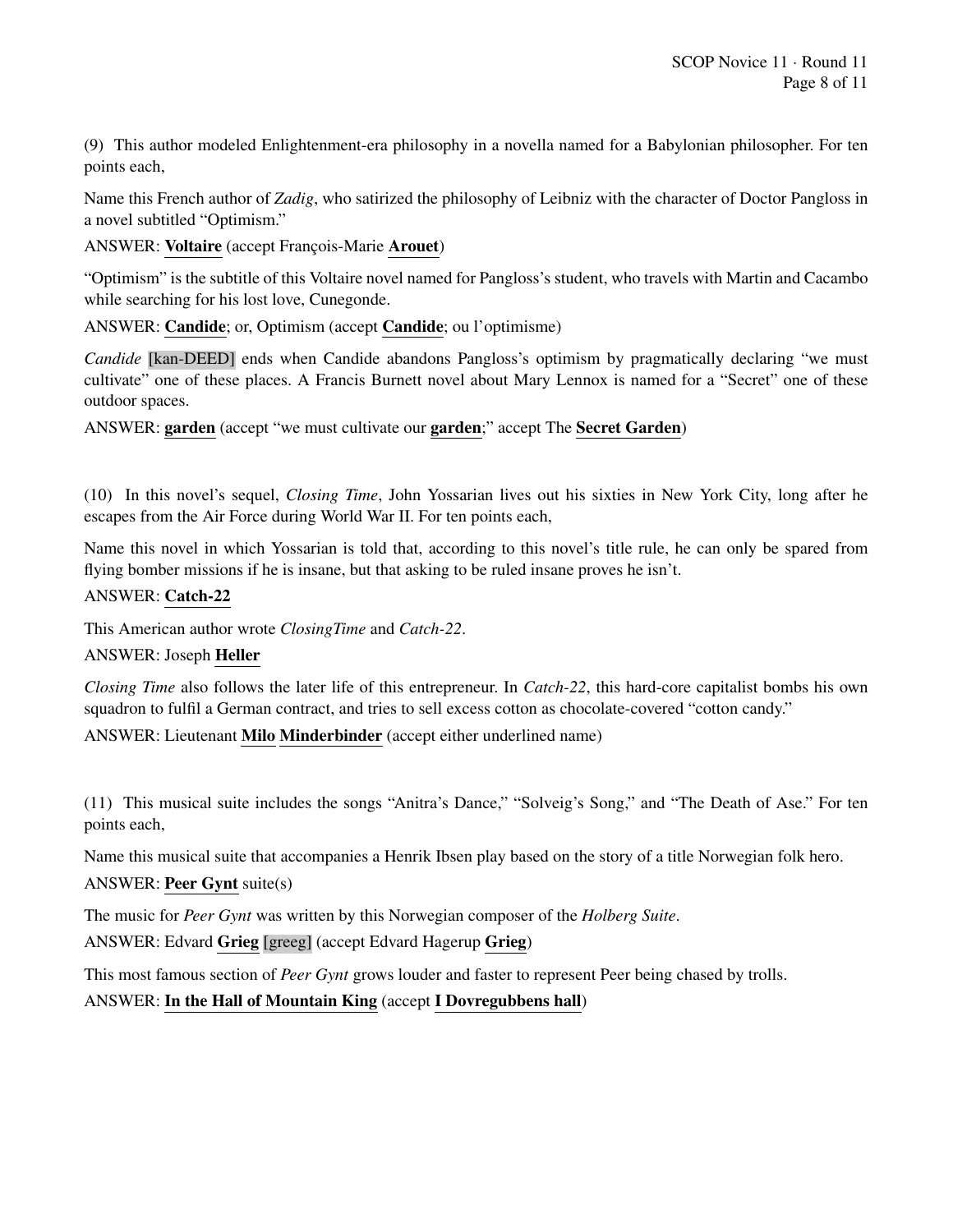(12) In a poem named for one of these animals, a free one "leaps / on the back of the wind" while a caged one "sings / with a fearful trill / of things unknown / but longed for still." For ten points each,

Name this animal whose "wings are clipped" and who "sings of freedom."

ANSWER: birds (accept the caged bird or the free bird; accept I Know Why the Caged Bird Sings)

"Caged Bird" was written by this American poet and civil rights activist. Her autobiography series begins with the similarly named book, *I Know Why the Caged Bird Sings*.

ANSWER: Maya Angelou (accept Marguerite Annie Johnson)

Angelou recited her poem "On the Pulse of Morning" for the 1993 inauguration of this man, the forty-second president of the United States.

ANSWER: Bill Clinton (accept William Jefferson Clinton)

(13) This prolific scientist made observations on the Rosetta Stone, devised an early formula for doses of children's medicine, and performed a double-slit experiment. For ten points each,

Name this British scientist whose namesake quantity describes a material's stiffness as a ratio of stress to strain.

# ANSWER: Thomas Young (accept Young's modulus)

With a Young's modulus greater than one thousand giga-pascals and a tensile strength one hundred times greater than steel, these cylindrical carbon structures could potentially be used to construct an elevator to outer space.

ANSWER: carbon nanotubes (accept NTs or CNTs)

Young's double-slit experiment supported his belief that light could behave like these oscillations, and not just like photons.

ANSWER: waves

(14) This philosopher claimed that rulers are given the "Mandate of Heaven" and that education should be taught through ritual, which he defined as one of the Six Arts. For ten points each,

Name this Chinese philosopher who lived during the Spring and Autumn period and described his version of the Golden Rule, called the Silver Rule, in his *Analects*.

ANSWER: Confucius (accept Kong Qiu; accept Kongzi or Kong Fuzi; accept Confucianism)

Confucius emphasized loyalty and respect towards these people. In a passage of the *Analects*, he says the proper mourning time for these people is three years, since a person is entirely dependent on these relatives for the first three years of their life.

ANSWER: parents (accept elders or ancestors; accept filial piety)

This rival philosophy of Confucianism, whose name means "the way," emphasizes "action through inaction." It was founded by Laozi, who may have lived at the same time as Confucius.

ANSWER: Daoism (accept word forms like Daoist; accept Taoism or Taoist)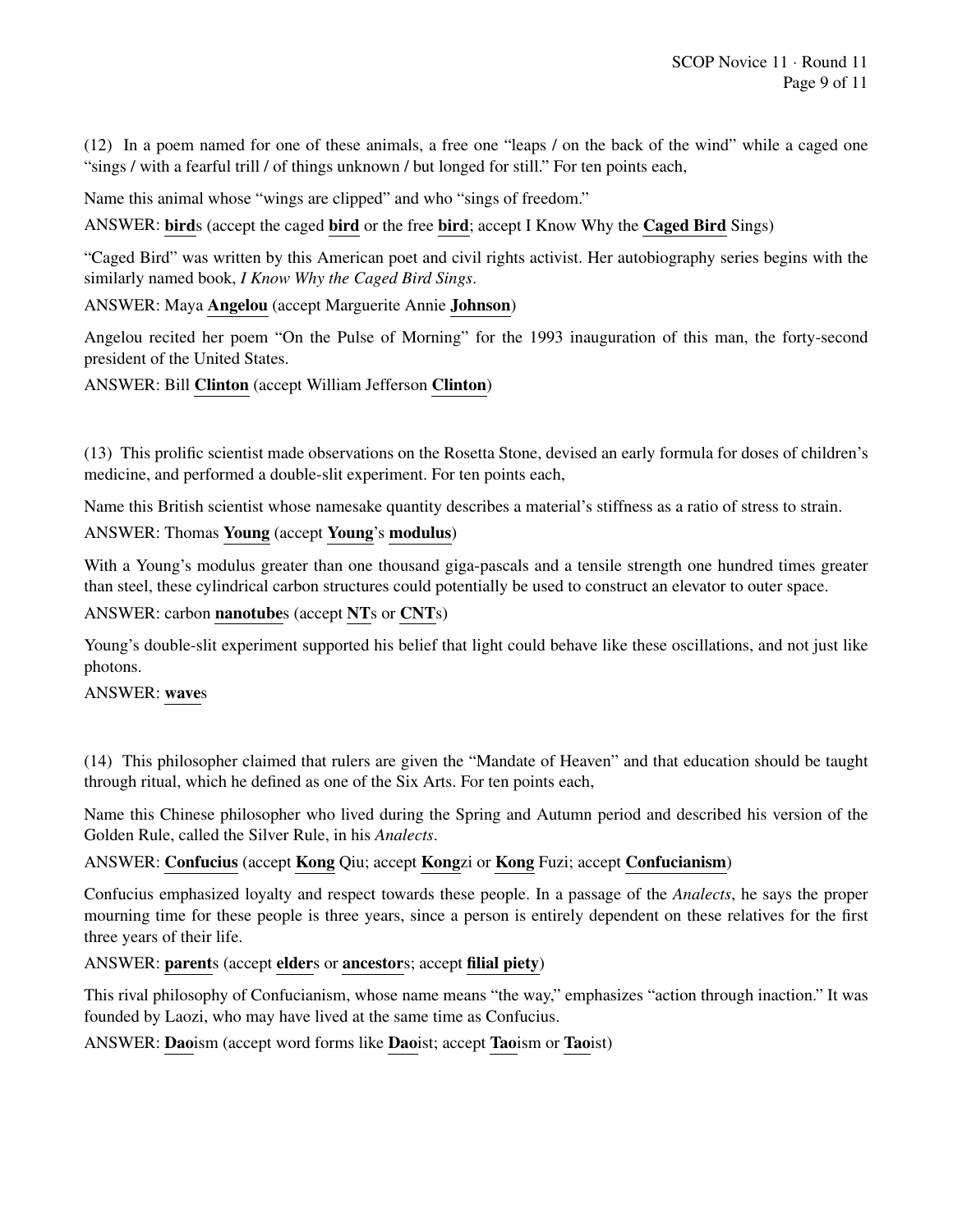(15) Answer these questions about Yosemite for ten points each.

Yosemite is this type of area that is managed and conserved by the federal government. President Lincoln signed a grant setting aside land for Yosemite, eight years before Yellowstone officially became the first of these protected areas in the US.

#### ANSWER: national park (accept Yellowstone national park or Yosemite national park)

Yosemite is home to this granite and diorite mountain. The sheer vertical face of this monolith makes it highly popular for rock climbers, such as Alex Honnold, who free climbed it for the first time in 2017.

# ANSWER: El Capitan

This environmentalist pushed for the protection of both Yosemite and Sequoia National Park. The Sierra Club was co-founded by this man, who brought Teddy Roosevelt to Yosemite.

#### ANSWER: John Muir

(16) Give the following about Andrew Jackson's highly questionable politics for ten points each.

Jackson legendarily said, "John Marshall has made his decision, now let him enforce it" after Marshall, while holding this official post, ruled that Andrew Jackson had no right to expel the Cherokee nation from their lands.

ANSWER: Chief Justice of the Supreme Court (prompt on partial answers)

Jackson called for the destruction of this institution, largely because political opponents like Henry Clay supported it. This financial institution was based off an earlier one created by Alexander Hamilton.

ANSWER: Second Bank of the US (accept Second Bank of the United States; prompt on partial answers)

Jackson caused a financial panic in 1837 by destroying the Second Bank of the US and by issuing this executive order requiring people to purchase land from the government using gold or silver instead of paper money.

#### ANSWER: Specie Circular

(17) Give the following about ontology, a branch of philosophy that seeks to categorize the relationships and structures of things, for ten points each.

As ontology is concerned with the nature of existence, it is a sub-branch of this field of philosophy. A collection of philosophical works by Aristotle was given this name because it followed a collection about the natural world.

#### ANSWER: metaphysics (accept word forms like metaphysical)

One of the early ontologists, Heraclitus, questioned the identity of changing things by noting that it is impossible to step into the same one of these geographical features twice.

#### ANSWER: rivers

Ontological arguments are often used to support the existence of this being. Saint Anselm posed one of the earliest ontological arguments for this being's existence.

# ANSWER: Christian God